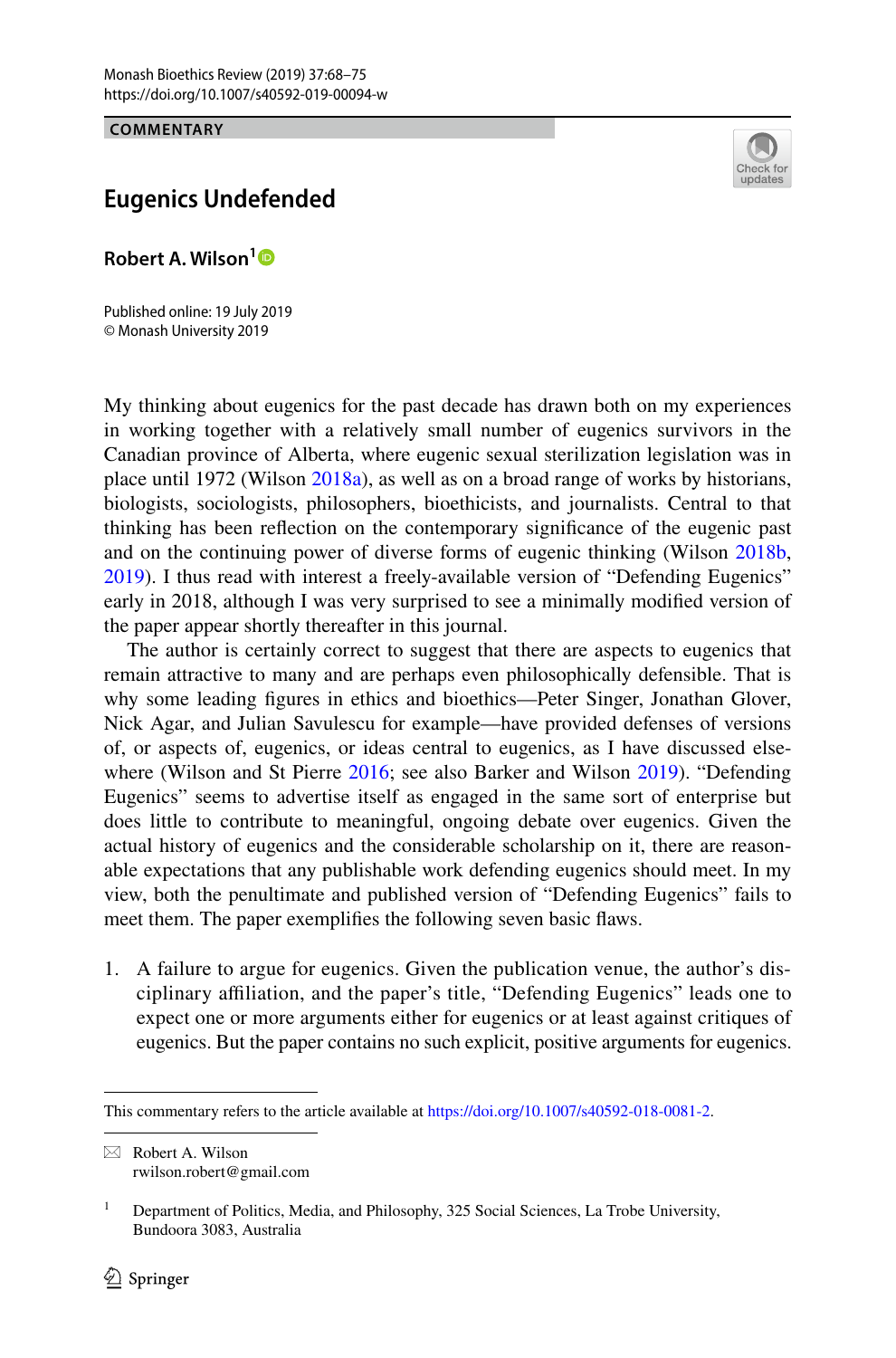Likewise, the paper does not attempt to respond to specifc critiques of eugenics that have been made by philosophers, historians, bioethicists, disability theorists, and legal scholars, resting content instead with platitudes like "[d]efending eugenics does not commit us to endorsing state-sponsored coercion, nor to the parochial views held by some advocates of eugenics in the early twentieth century" (Anomaly [2018](#page-6-1), p. 25).

What the paper does contain is a series of general ideas found in eugenic thinking that the author views as worthy of reconsideration. For example, there is the general idea, governing the paper as a whole, that the meliorative dimension to eugenics deserves renewed attention. There is the idea, central to Sect. 2, that a dysgenic reproductive or demographic trend poses a general problem for future society. And there is the idea, central to Sect. 3, that there are general moral principles that make some eugenic choices and policies defensible. Such ideas are familiar in the literature (see Goering [2014](#page-6-2) for an introductory review), but considered individually or collectively they do not provide a philosophical argument for any substantive, controversial view that one might rationally debate [cf. the critique of Savulescu [\(2001](#page-7-4)) and Savulescu and Kahane [\(2009](#page-7-5)) by Barker and Wilson [\(2019](#page-6-0))]. Surprisingly, neither the general idea nor the two more specifc ideas are brought together in the paper to state an actual argument defending eugenics; here my own attempts at charitable reconstruction have languished.

If the defense of eugenics that is ofered is a positive argument for eugenics, it is very unclear what that argument is; and if it is a genuine dismantling of misplaced critiques of eugenics, it needs to state those critiques and show what is wrong with them. A reminder that one can distinguish between more odious claims made by eugenicists in the past (e.g., that the lives of those with disabilities are not worthy of life) and those that have more contemporary resonance (e.g., that the improvement of human lives is a worthwhile goal) does not substantially contribute to either kind of defense of eugenics.

2. Mischaracterizations of eugenics. A paper structured around eugenics should operate with a widely accepted or acceptable view of what eugenics is, one refecting the reality of the eugenic past. Here the paper falls short. To sift the wheat from the chaff in eugenics and eugenic thinking, one must at least start with the whole grain.

First, in the frst paragraph, the author says that eugenics "can be thought of as any attempt to harness the power of reproduction to produce people with traits that enable them to thrive" (Anomaly [2018,](#page-6-1) p. 24). That is certainly part of the ideology of eugenics and it corresponds to some of the practice of eugenics. The greater and best-known part of the history of eugenics, however—in theory, practice, policy, and legislation—was not about producing people with traits that enable them to thrive, as this characterization of eugenics suggests. It was instead about eliminating people with undesirable traits or preventing their birth, e.g., through sexual sterilization or immigration restriction policies. Eugenics is not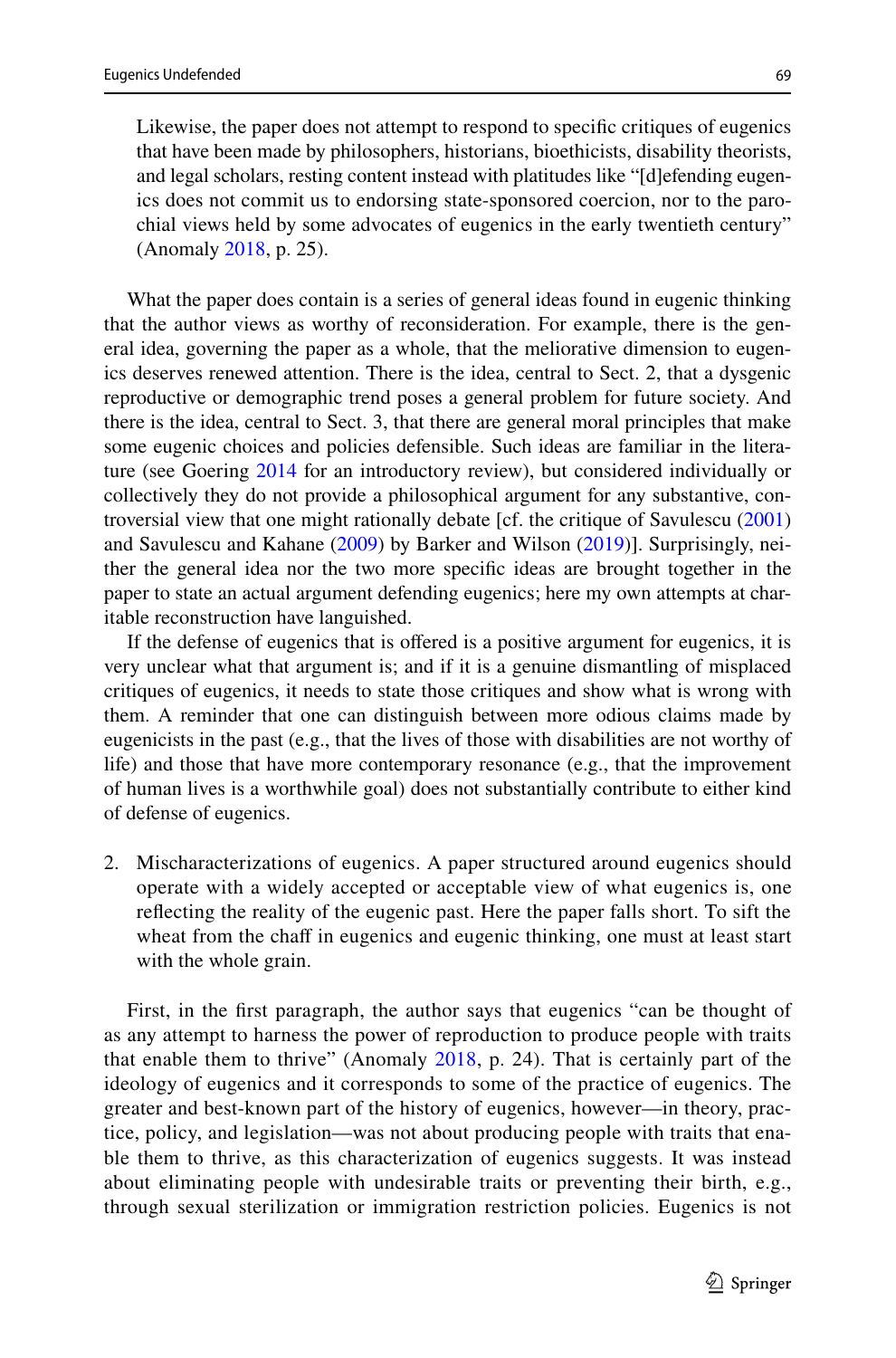only about intergenerational human improvement but about doing so by diferentially intervening on the variation in human populations.

In short, it has been a key part of eugenic thinking and practice both philosophically and historically that we aim not simply at promoting human fourishing but that we do so by distinguishing between those with "good traits" and those with "bad traits". Prominent amongst the bad traits, as evidenced by the sterilization laws passed between 1900 and 1950 in 35 jurisdictions in North America, were "feeblemindedness", epilepsy, and criminality (especially sexualized criminality). But the list of eugenic traits found in eugenic research and publicity was much more extensive and included pauperism and alcoholism; those traits were also explicitly racialized in immigration restriction policy (Ambler [2014](#page-6-3); Wilson [2018a](#page-7-0), ch. 2–3). For many eugenicists, amongst the traits that, to use the author's terms, enable people to thrive are those like being white or having Anglo-Saxon or northern European heritage. Eugenics is no more simply "any attempt to harness the power of reproduction to produce people with traits that enable them to thrive" than utilitarianism is the view that we should make people happy or Kantianism is the view that we ought to obey the law. No serious philosophy journal would publish a paper with either of these characterizations of utilitarianism or Kantianism, even were they to proceed to advocate "a more cautious approach" (Anomaly [2018,](#page-6-1) p. 29) to either view.

Second, the author continues by saying that to the view that "parents should provide an environment that promotes the welfare of their children", eugenicists add the idea (subject to a proviso) that "we should also manipulate biology to promote wellbeing" (Anomaly [2018,](#page-6-1) p. 24). This is misleading in a way that extends the preceding mischaracterization of what eugenics is since it suggests that eugenics is primarily about increasing individual well-being, whether through environmental provision or biological manipulation. But this is false: eugenics is primarily a view about overall societal, populational, or "racial" improvement, whether by environmental or biological means, or via state policy or individual choice. It is not primarily a view about individual thriving, even if increases in individual well-being are claimed to be one virtue of eugenic policies and laws. This is why Galton himself said, in one of his fnal statements about eugenics in 1908, that eugenics' "frst object is to check the birth-rate of the Unft, instead of allowing them to come into being" ([1908,](#page-6-4) p. 323).

In addition and relatedly, note that you can perhaps promote the well-being of your own existing children by biological manipulation (though see Barker and Wilson [2019](#page-6-0) on epistemic humility here); whether the empirical facts on the ground change signifcantly in light of technologies such as CRISPR presently remains unclear. But it does not promote their well-being for their existence to be prevented, as is widely acknowledged in the literature on disability and bioethics (Parens and Asch [1999](#page-7-6); Saxton [2000;](#page-7-7) Asch [2003\)](#page-6-5). Such preventative uses are how reproductive technologies have been deployed eugenically in both the more distant and more recent past and they are likely to continue to be prevalent in the future.

In summary, eugenics rests on a distinction between desirable and undesirable traits in a population and historically operated in large part by seeking to curtail the reproduction of those thought to possess undesirable traits. Characterizing eugenics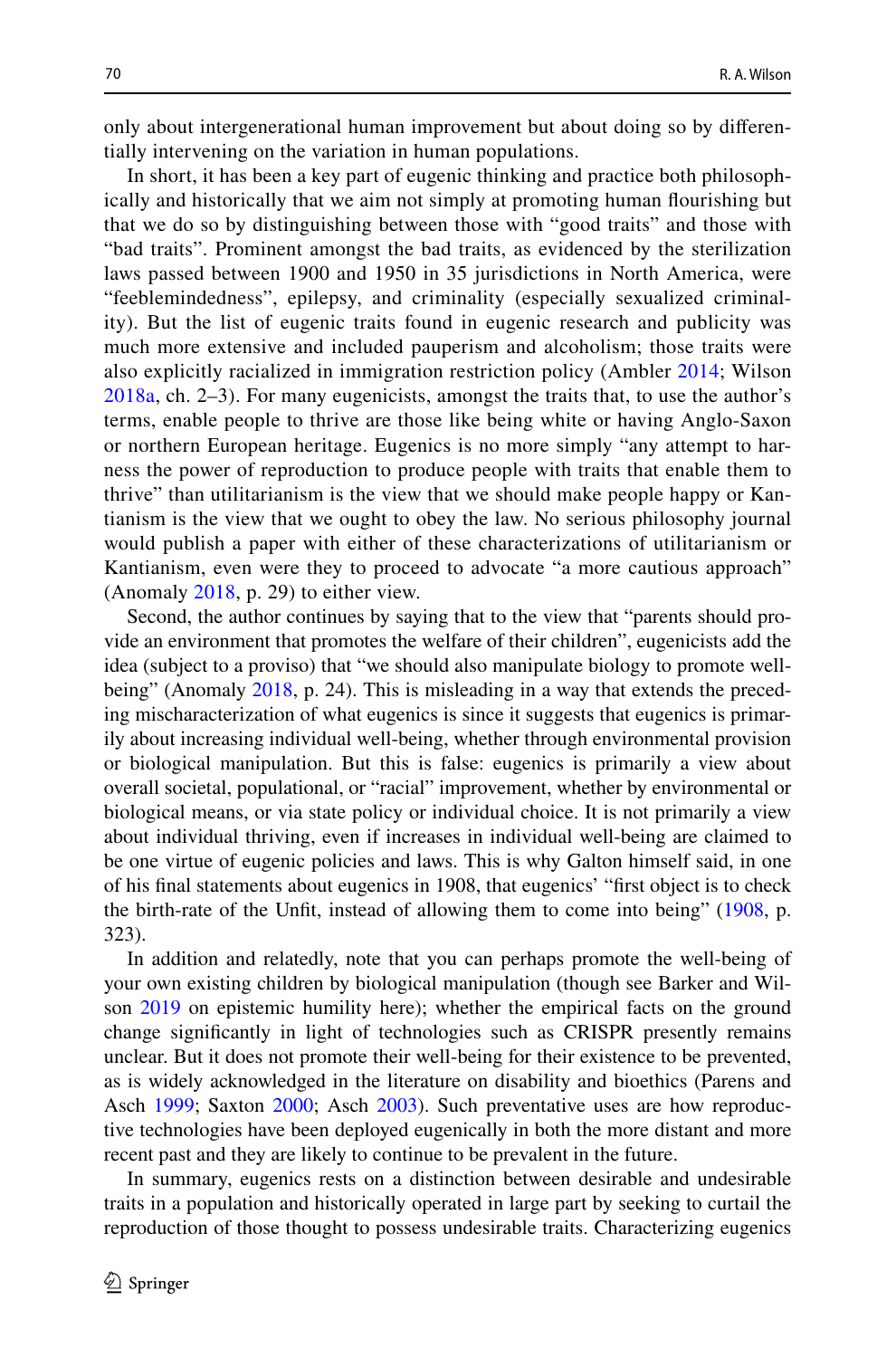simply "as any attempt to harness the power of reproduction to produce people with traits that enable them to thrive" masks this and thus mischaracterizes eugenics.

- 3. Mischaracterization of scientifc consensus. In the second paragraph, the author appeals to "the consensus from behavioral genetics" on the point that "virtually every trait that infuences our personality and our likelihood of living a good life—including intelligence, health, empathy, conscientiousness, and impulse control—has a substantial genetic component" (Anomaly [2018](#page-6-1), p. 24). In addition to expressing the much-discussed confusion of heritability with the material, genetic basis of inheritance, this is false as a report of the scientifc consensus, at least if it is intended to support the idea that genetic manipulation is a plausible way to control psychological traits (for a recent, balanced review, see Turkheimer and Harden ([2014\)](#page-7-8)). Some behavioral geneticists do hold the view that the author identifes as the "consensus from behavioral genetics" but there are many who don't and have defended contrary views [for widely discussed critiques, see Wahlsten ([1990](#page-7-9)) and Charney [\(2012\)](#page-6-6)]. As importantly, there are widespread critiques of even more restricted pockets of consensus in behavioral genetics that the author ignores here. These come from outside behavioral genetics and in appealing to the putative authority of fndings in a science to establish a starting point or given, they should hardly be ignored. These stretch from early critiques within population genetics (Lewontin [1972](#page-7-10)), in criminology (Rafter [1988,](#page-7-11) [1997\)](#page-7-12) and in sociology (Duster [2003\)](#page-6-7), through to more recent philosophically sophisticated work by (e.g., Kaplan [2006](#page-6-8); Tabery [2014](#page-7-13)). None of this work is so much as mentioned in the paper
- 4. Misleading simplifcations of history. Section 2 contains a number of misleading simplifcations of history that ignore basic scholarship on eugenics. For example, consider three problems with the following claims:

The eugenics programs implemented in Nazi Germany are probably the main reason most people no longer acknowledge that there might be some truth to Darwin's worries. Indeed, because of the racist direction the eugenics movement took in the United States and Germany, many academics after World War II began to deny that races exist, that genes matter, and that intelligence or impulse control are heritable traits that help predict the relative success of different people or groups (Anomaly [2018](#page-6-1), p. 26).

First, concerns about and even rejections of the claims about race, genes, and intelligence were all present within the North Atlantic eugenics movement before 1933, let alone 1945; this was made widely known in the scholarly community through Daniel Kevles' In the Name of Eugenics back in [1985](#page-7-14). Second, the particular claims—that races exist (in some sense), that genes matter, and that intelligence is heritable (bracket impulse control here)—are ones that very few informed people would deny even now. It is really the implications of more nuanced expressions of each of these views that have been, and continue to be, debated. Third, the frst sentence here suggests that knowledge of the Holocaust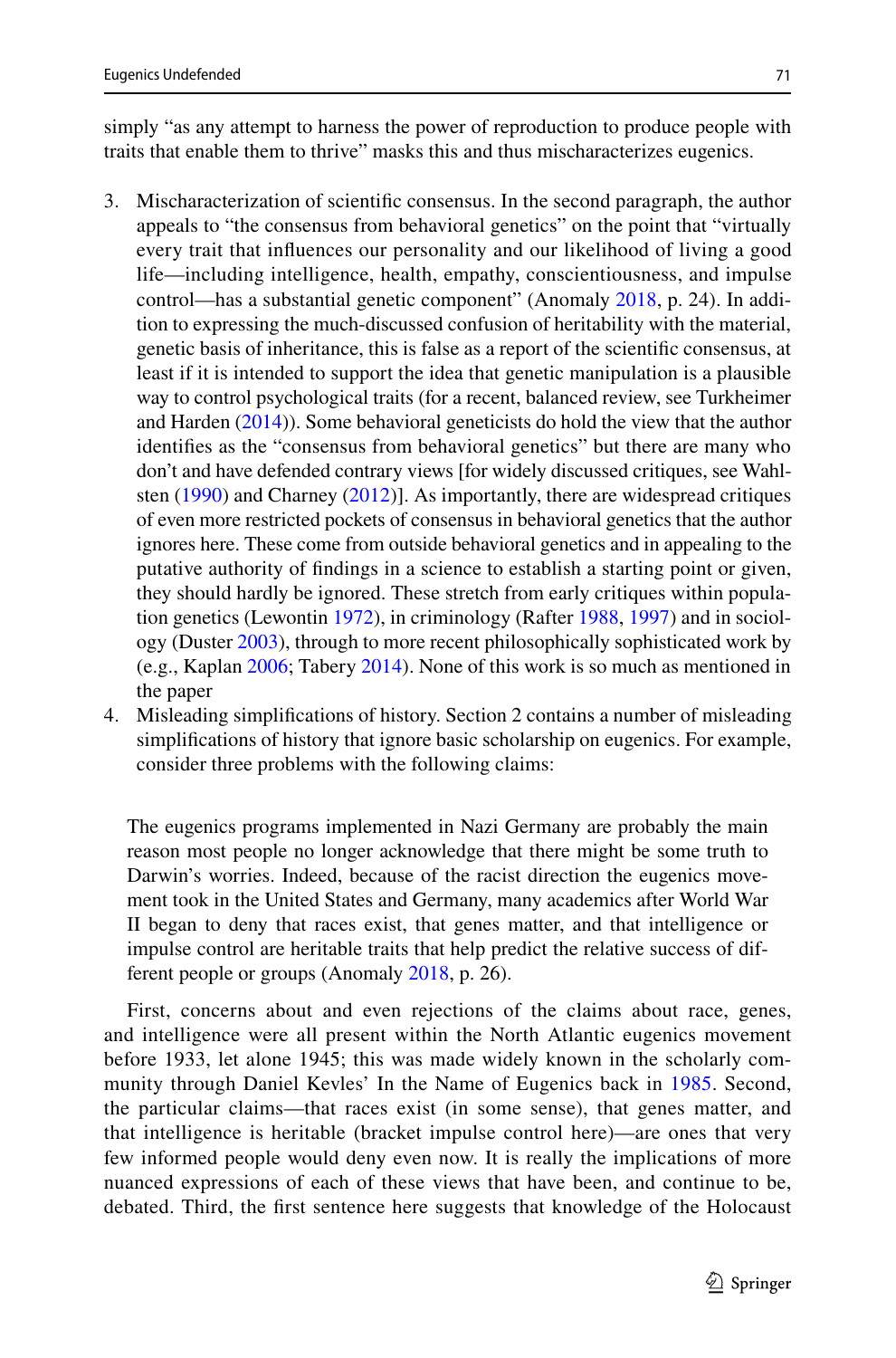functions as a trigger for some kind of groupthink (Janis [1972\)](#page-6-9) that either serves as a scholarly blindspot or leaves "most people" unable or unwilling to acknowledge the dysgenic demographic worry that the author attributes to Darwin. By contrast, that worry is generally acknowledged by those with heterogeneous views, particularly when discussion is focused on developmental disabilities (Buchanan et al. [2000,](#page-6-10) ch. 2; Duster [2003,](#page-6-7) ch. 1). Furthermore, much contemporary scholarship on disability not only acknowledges but attempts to grapple with this kind of concern, particularly in the wake of the atrocities of the Holocaust "in the name of eugenics" and the continuing presence of eugenic thinking in contemporary bioethics and public policy (Brock [2005](#page-6-11); Glover [2006,](#page-6-12) ch. 1; Wasserman [2009](#page-7-15)).

5. Carelessness about race, IQ, and Ashkenazi Jews and misplaced virtue signaling. Creating some distance between Nazi policies and practices of genocide and eugenics is a standard move in contemporary defenses of the latter. As part of his "more cautious approach to eugenics", the author embellishes this move by claiming that in attempting to eliminate the Jewish population through genocide, "in addition to being racist and cruel, Nazi policies had dysgenic efects" (Anomaly [2018](#page-6-1), p. 26). This is due to the putatively high level of intelligence of Ashkenazi Jewish populations; given that, the author suggests that a "truly eugenic program might have encouraged Jews to breed more, not less" (Anomaly [2018](#page-6-1), p. 26). The author's virtue signaling on this point seems misplaced, however; his brief discussion here is careless and its scholarly omissions and confusions raise broader concerns about just how cautious the author really is here while treading on complicated and contentious ground.

First, the claim that the author makes—that "Ashkenazi IQ is the highest in the world, nearly two standard deviations about the global average" (Anomaly [2018,](#page-6-1) p. 26, fn. 6)—exaggerates a claim about IQ in Ashkenazi populations made by Cochran and colleagues in work that profered an explanation for a diference of between .67 and 1 standard deviation in the IQs of Ashkenazi Jewish and European populations (Cochran et al. [2006](#page-6-13); see also Cochran and Harpending [2009](#page-6-14)). That work found a larger audience after it was originally published through supportive discussion in chapter 8 of Nicholas Wade's A Troublesome Inheritance: Genes, Race, and Human History (2014), a book the author reviewed enthusiastically with special reference to the connection between it and the earlier book by Cochrane and Harpending (Anomaly [2014\)](#page-6-15). The basic idea of Cochran and colleagues is that Ashkenazi Jews have evolved a cognitive adaptation in the past 800 years in response to fnding themselves in cognitively demanding occupations (e.g., as money lenders) and we see the genetic signature of this adaptation in the prevalence of certain genetic diseases in that population, such as Tay-Sachs.

Second, the author ignores not only Wade's own caution—that the material he reports in his chapter on Cochran's work involves "leaving the world of hard science and entering into a much more speculative arena at the interface of history, economics, and human evolution" (Wade [2014](#page-7-16), p. 15)—but omits any mention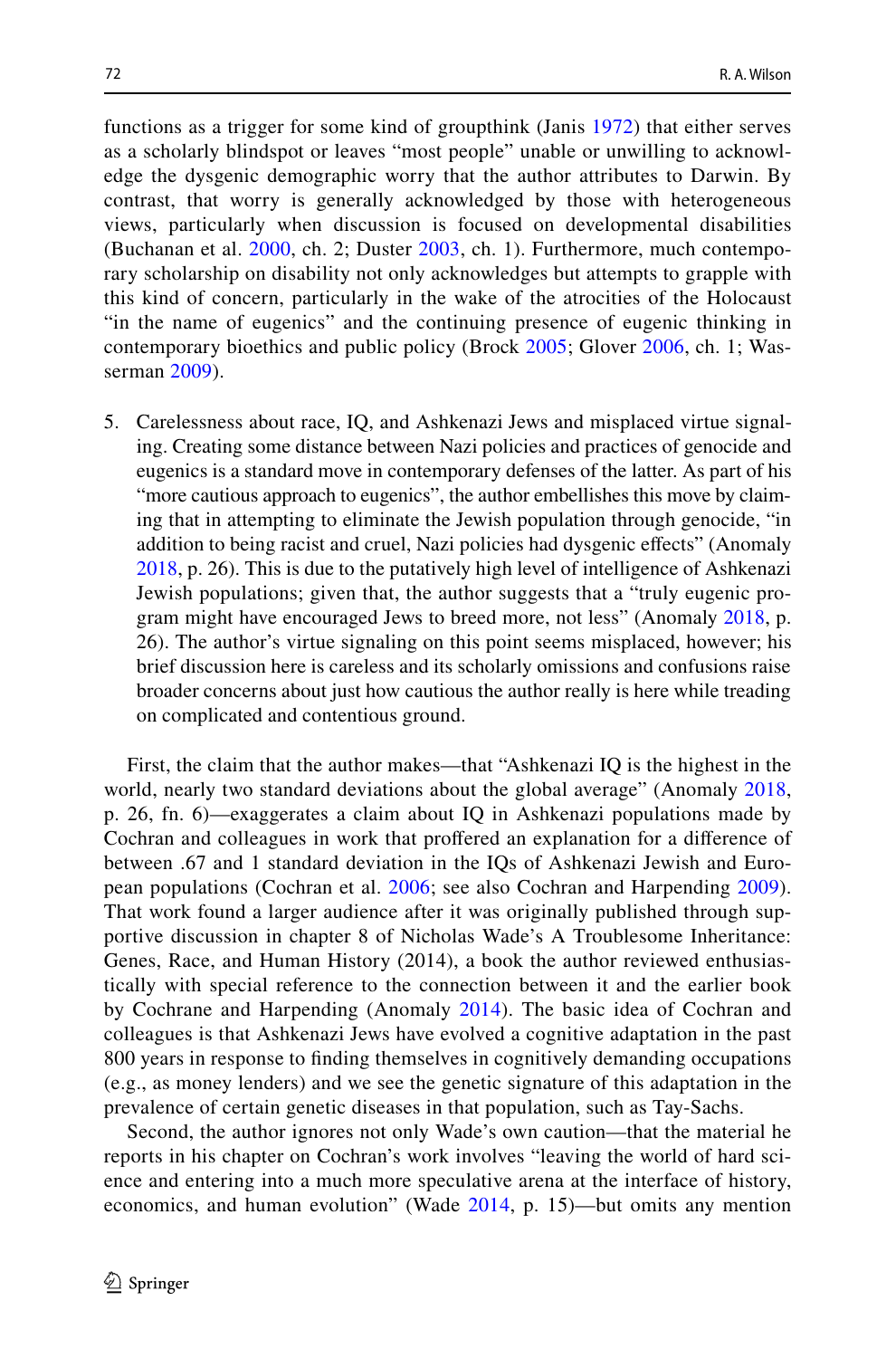of the contentious nature of the claims reported here, let alone specifc critiques. Brief, incisive critiques of Cochran's claims here can be found in Gilman [\(2008](#page-6-16)) and most recently in Evans [\(2018\)](#page-6-17), both of which usefully locate the Ashkenazi case in the broader context of race science. A signifcantly more detailed examination of the claims can be found in Ferguson ([2008](#page-6-18)), an unpublished paper that has been available online for many years that identifes ten major problems with the original claims that Cochran and colleagues made.

Third, the author not only ignores this broader context but also fails to point out that Cochran's explanation for the putative diference in IQ involves positing a connection between higher IQ and a higher prevalence of a range of specifc genetic diseases in Ashkenazi populations. This complicates, however, and prima facie undermines the very claim about "Nazi dysgenics" that the author appeals to this evidence to support and lends itself to an inversion of the author's own claims here. Hence, the author's attempted virtue signaling in this short discussion in fact raises concerns about how great that distance is. Careless enthusiasm about race science is something that good scholarship should strive to avoid.

- 6. Idiosyncratic appeal to Buck v Bell for moral principles. The whole of Sect. 3 on moral principles is dedicated to the landmark 1927 Supreme Court decision in Buck v Bell, a much-discussed legal case in the history of eugenics in the USA. However, the author only discusses a few sentences from Justice Holmes' majority decision in that case, a strange choice as a source for general moral principles to govern eugenic policies now. More disconcerting here, however, is the ignorance shown of scholarship on that case, originally by Paul Lombardo [\(2008\)](#page-7-17) but also expressed and supplemented in popular accounts (e.g., Bruinius [2006;](#page-6-19) Cohen [2016](#page-6-20)). The author omits the most famous line from Holmes' judgement "three generations of imbeciles are enough!", which refers to Carrie Buck, her mother, and her daughter, all of whom were institutionalized and the frst two of whom were sterilized under Virginia's eugenic sterilization law, the focus of the Supreme Court case. As Lombardo convincingly shows, it is very likely that none of the "three generations" in that case were mentally defcient; in addition, Carrie Buck's institutionalization was entangled with her social circumstances, which included being raped by a member of her adopted family when she was a teenager, with her institutionalization effected by an attempt to avoid the social embarrassment the revelation of this sex crime would have caused to the adopting family. If the author is aware of this scholarship, his failure to acknowledge (let alone mention) it is a serious shortcoming. Drawing out some moral principles from a few sentences in Justice Holmes' decision as a kind of guide for the future seems particularly uninformed in light of the actual history of the case, as refected in the work of historians and journalists here. In my view, an insensitivity to the historical reception of the Holmes decision detracts from the credibility of the paper as a whole.
- 7. Lack of substance in linking demography, eugenics, and policy recommendations. In Sect. 4, the author moves to policy recommendations, which include free contraception, heightened genetic counselling, and parental licencing and its enforcement. There is a dearth of detail here on just how these policies would con-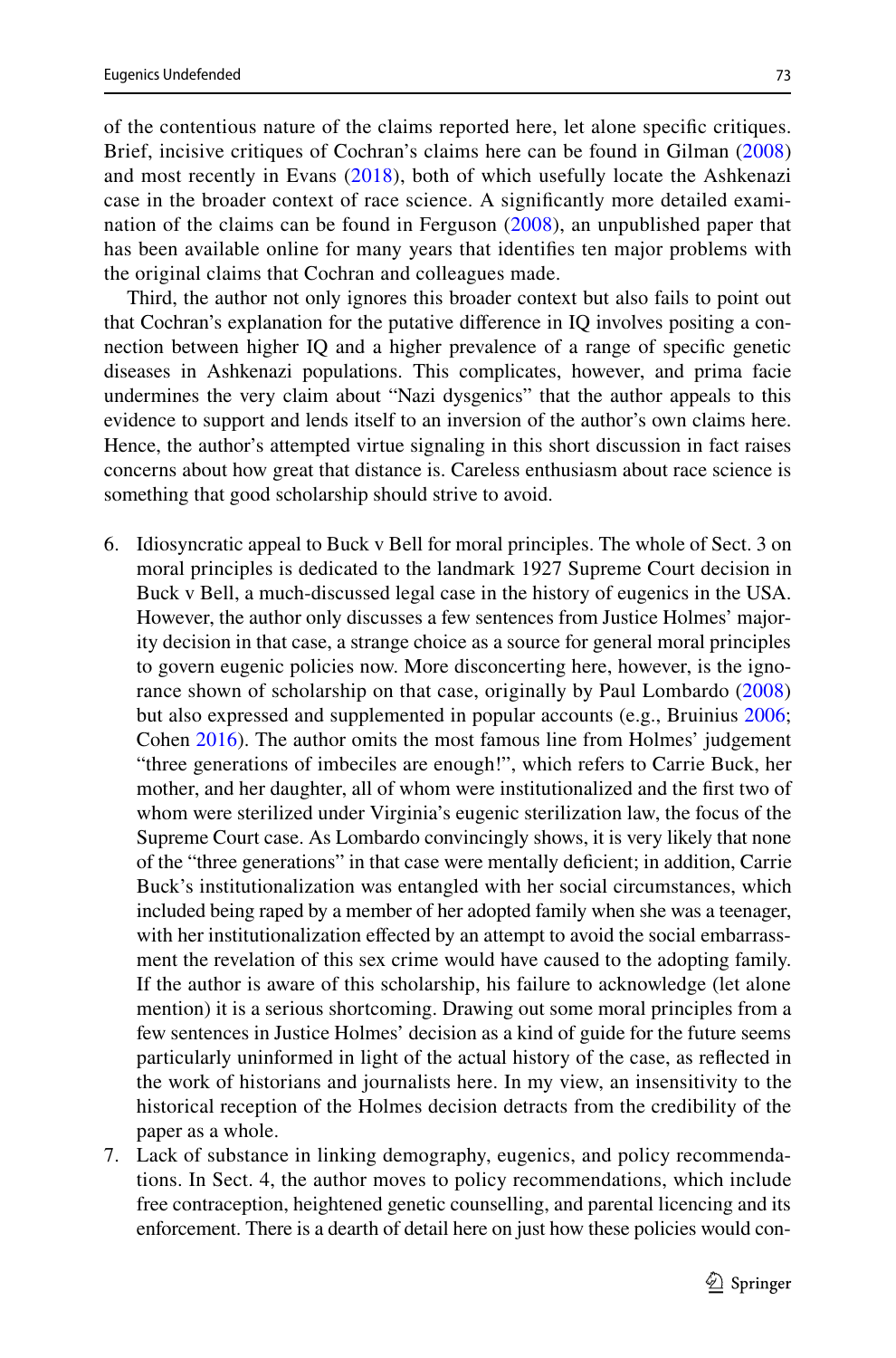tribute to solving the dysgenic reproductive or demographic problem of Sect. 2 and no substantive details linking those policy recommendations to a defense of eugenics. For example, just how would the introduction of free contraception or increased genetic counselling promote eugenic ends? On basic questions like these, the paper offers very little either theoretically or empirically. In a paper purporting to extract something novel from eugenic ideology and practice, the lack of substance in this section is especially surprising. I suspect that providing those missing details would only serve to bring out how close the author's views are to more traditional, negative forms of eugenics.

## **References**

- <span id="page-6-3"></span>Ambler, J. 2014. Immigration. EugenicsArchives.ca. [http://eugenicsarchive.ca/discover/tree/5348091013](http://eugenicsarchive.ca/discover/tree/53480910132156674b0002b6) [2156674b0002b6](http://eugenicsarchive.ca/discover/tree/53480910132156674b0002b6). Retrieved 2 Jan 2019.
- <span id="page-6-15"></span>Anomaly, J. 2014. Genes, Race, and the Ethics of Belief. Hastings Center Report (Sept-Oct 2014), 50–51.
- <span id="page-6-1"></span>Anomaly, J. 2018. Defending Eugenics: From Cryptic Choice to Conscious Selection. *Monash Bioethics Review* 35: 24–35.
- <span id="page-6-5"></span>Asch, A. 2003. Disability Equality and Prenatal Testing: Contradictory or Compatible? *Florida State University Law Review* 30 (2): 315–342.
- <span id="page-6-0"></span>Barker, M.J., and R.A. Wilson. 2019. Well-Being, Disability, and Choosing Children. *Mind* 128: 305– 328.<https://doi.org/10.1093/mind/fzy039>.
- <span id="page-6-11"></span>Brock, D. 2005. *Preventing Genetically Transmitted Disabilitis while Respecting Persons with Disabilities. In Quality of Life and Human Diference edited by D. Wasserman, J. Bickenbach, and R. Wachbroit*, 67–100. New York: Cambridge University Press.
- <span id="page-6-19"></span>Bruinius, H. 2006. *Better for All the World: The Secret History of Forced Sterilization and America's Quest for Racial Purity*. New York: Alfred J. Knopf.
- <span id="page-6-10"></span>Buchanan, A., D. Brock, N. Daniels, and D. Wikler. 2000. *From Chance to Choice: Genetics and Justice*. Cambridge: Cambridge University Press.
- <span id="page-6-6"></span>Charney, E. 2012. Behavior Genetics and Postgenomics. *Behavioral and Brain Sciences* 35 (5): 331–358.
- <span id="page-6-13"></span>Cochran, G., J. Hardy, and H. Harpending. 2006. Natural History of Ashkenazi Intelligence. *Journal of Biosocial Science* 38 (5): 659–693.
- <span id="page-6-14"></span>Cochran, G., and H. Harpending. 2009. *The 10,000 Year Explosion: How Civilization Accelerated Human Evolution*. New York: Basic Books.
- <span id="page-6-20"></span>Cohen, A. 2016. *Imbeciles: The Supreme Court, American Eugenics, and the Sterilization of Carrie Buck*. New York: Penguin USA.
- <span id="page-6-7"></span>Duster, Troy. 2003. *Backdoor to Eugenics*. New York: Routledge. **(frst edition 1990)**.
- <span id="page-6-17"></span>Evans, G. 2018. The Unwelcome Revival of 'Race Science'. The Guardian 2nd March, 2018. [https://](https://www.theguardian.com/news/2018/mar/02/the-unwelcome-revival-of-race-science) [www.theguardian.com/news/2018/mar/02/the-unwelcome-revival-of-race-science](https://www.theguardian.com/news/2018/mar/02/the-unwelcome-revival-of-race-science).
- <span id="page-6-18"></span>Ferguson, R.B. 2008. How Jews Became Smart: Anti- 'Natural History of Ashkenazi Intelligence'. Available from [https://www.researchgate.net/publication/273369474\\_How\\_Jews\\_Became\\_Smart\\_Anti-](https://www.researchgate.net/publication/273369474_How_Jews_Became_Smart_Anti-Natural_History_of_Ashkenazi_Intelligence)[Natural\\_History\\_of\\_Ashkenazi\\_Intelligence.](https://www.researchgate.net/publication/273369474_How_Jews_Became_Smart_Anti-Natural_History_of_Ashkenazi_Intelligence)
- <span id="page-6-4"></span>Galton, F. 1908. *Race Improvement. In his Memories of My Life, 310-323*. London: Methuen.
- <span id="page-6-16"></span>Gilman, S.L. 2008. Are Jews Smarter than Everyone Else? In: Medicine, Mental Health, Science, Religion, and Well-Being (A.R. Singh and S.A. Singh eds.). *Mens Sana Monographs* 6 (1): 41–47.
- <span id="page-6-12"></span>Glover, J. 2006. *Choosing Children: Genes, Disability, and Design*. Oxford: Clarendon Press.
- <span id="page-6-2"></span>Goering, Sarah. 2014. Eugenics. The Stanford Encyclopedia of Philosophy (Fall 2014 Edition), ed. Edward N. Zalta. [https://plato.stanford.edu/archives/fall2014/entries/eugenics/.](https://plato.stanford.edu/archives/fall2014/entries/eugenics/)
- <span id="page-6-9"></span>Janis, I. 1972. *Victims of Groupthink: A Psychological Study of Foreign-Policy Decisions and Fiascoes*. Boston: Houghton Mifin.
- <span id="page-6-8"></span>Kaplan, J. 2006. Misinformation, Misrepresentation, and Misuse of Human Behavioral Genetics Research. *Law and Contemporary Problems* 69: 47–80.